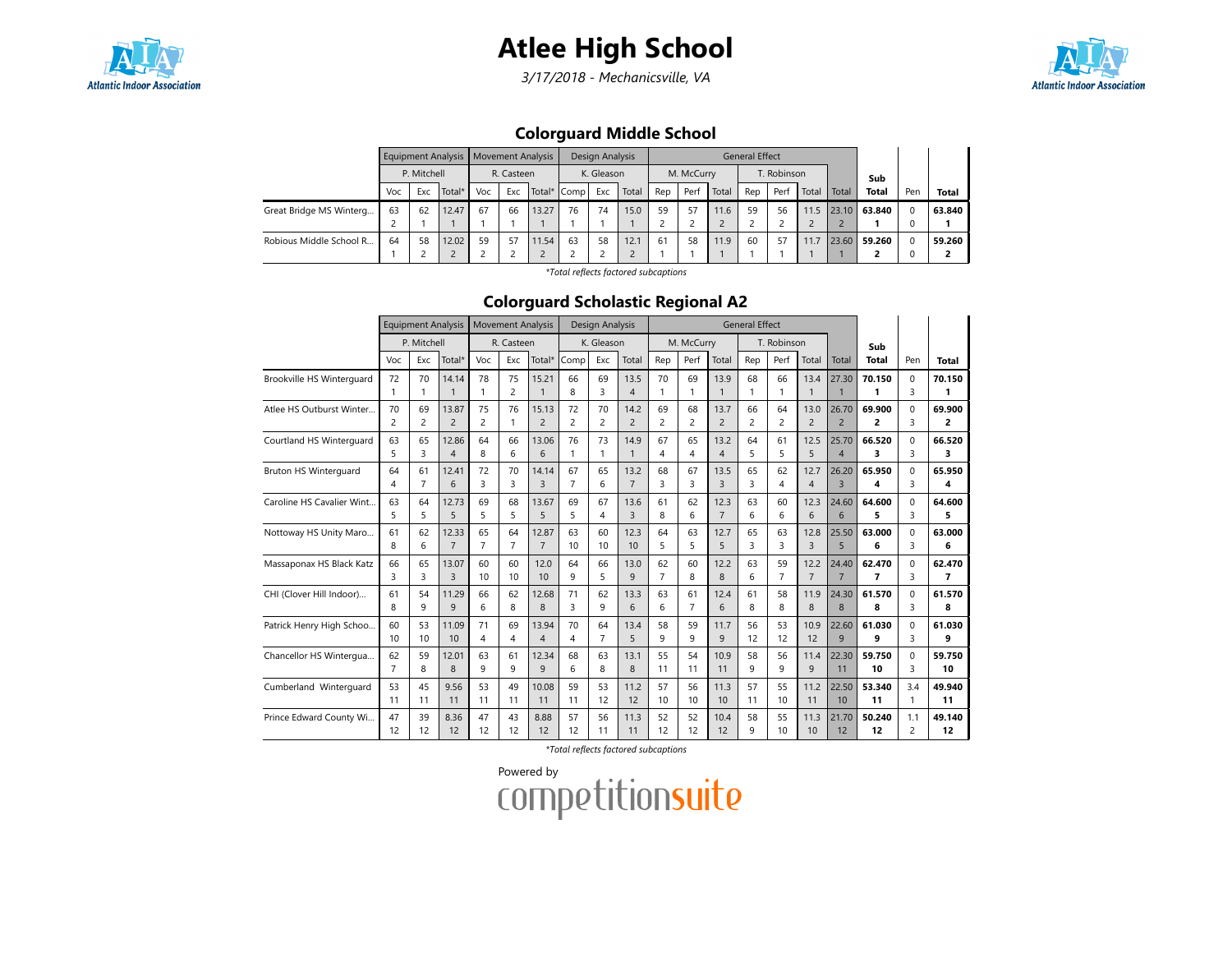

3/17/2018 - Mechanicsville, VA



### Colorguard Scholastic Regional A1

|                           |     |                | Equipment Analysis |     |            | <b>Movement Analysis</b> |             | <b>Design Analysis</b> |                |                |            |                | <b>General Effect</b> |             |                |                |              |          |        |
|---------------------------|-----|----------------|--------------------|-----|------------|--------------------------|-------------|------------------------|----------------|----------------|------------|----------------|-----------------------|-------------|----------------|----------------|--------------|----------|--------|
|                           |     | P. Mitchell    |                    |     | R. Casteen |                          |             | K. Gleason             |                |                | M. McCurry |                |                       | T. Robinson |                |                | Sub          |          |        |
|                           | Voc | Exc            | Total*             | Voc | Exc        |                          | Total* Comp | Exc                    | Total          | Rep            | Perf       | Total          | Rep                   | Perf        | Total          | Total          | <b>Total</b> | Pen      | Total  |
| Ocean Lakes High School   | 80  | 78             | 15.74              | 85  | 83         | 16.74                    | 77          | 70                     | 14.7           | 75             | 74         | 14.9           | 69                    | 66          | 13.5           | 28.40          | 75.580       |          | 75.580 |
|                           |     |                |                    |     |            |                          |             | <b>n</b><br>3          | 3              |                |            |                |                       | 3           | 3              | $\overline{2}$ |              |          |        |
| Potomac Falls HS Winterg  | 78  | 76             | 15.34              | 79  | 77         | 15.54                    | 76          | 74                     | 15.0           | 73             | 71         | 14.4           | 73                    | 71          | 14.4           | 28.80          | 74.680       | $\Omega$ | 74.680 |
|                           | 2   | $\overline{c}$ | $\overline{2}$     | 2   |            |                          | 2           | 2                      |                | $\overline{2}$ |            |                |                       |             |                |                | 2            |          | 2      |
| Orange County HS Winte    | 75  | 75             | 15.0               | 73  | 73         | 14.6                     | 74          | 75                     | 14.9           | 70             | 70         | 14.0           | 72                    | 70          | 14.2           | 28.20          | 72.700       |          | 72.700 |
|                           | 3   | 3              | 3                  | 3   | 3          | 3                        | 3           |                        | $\overline{2}$ | $\overline{4}$ | З          | 3              |                       |             | $\overline{c}$ |                |              |          |        |
| Glen Allen HS Winterquard | 71  | 66             | 13.55              | 70  | 62         | 12.96                    | 69          | 62                     | 13.1           | 71             | 68         | 13.9           | 66                    | 63          | 12.9           | 26.80          | 66.410       |          | 66.410 |
|                           | 4   | 4              | $\overline{4}$     | 4   |            | 4                        | 4           | 4                      | 4              | 3              | 4          | $\overline{A}$ | 4                     | 4           | 4              | 4              | 4            |          | 4      |
| Fluvanna HS Winterquard   | 64  | 58             | 12.02              | 67  | 63         | 12.88                    | 65          | 58                     | 12.3           | 61             | 59         | 12.0           | 65                    | 62          | 12.7           | 24.70          | 61.900       |          | 61.900 |
|                           |     |                |                    | 5   | 4          |                          |             |                        |                | 5              |            |                |                       |             |                |                |              |          | 5      |

\*Total reflects factored subcaptions

### Colorguard Independent Regional A

|                           |               |             | Equipment Analysis |     | <b>Movement Analysis</b> |       |             | Design Analysis |           |                |            |       | <b>General Effect</b> |             |               |       |              |              |                |
|---------------------------|---------------|-------------|--------------------|-----|--------------------------|-------|-------------|-----------------|-----------|----------------|------------|-------|-----------------------|-------------|---------------|-------|--------------|--------------|----------------|
|                           |               | P. Mitchell |                    |     | R. Casteen               |       |             | K. Gleason      |           |                | M. McCurry |       |                       | T. Robinson |               |       | Sub          |              |                |
|                           | Voc           | Exc         | Total*             | Voc | Exc                      |       | Total* Comp | Exc             | Total     | Rep            | Perf       | Total | Rep                   | Perf        | Total         | Total | <b>Total</b> | Pen          | <b>Total</b>   |
| ValianT Indoor Guard at V | 87            | 84          | 17.01              | 80  | 78                       | 15.74 | 79          | 76              | 15.5      | 58             | 52         | 11.0  | 60                    | 55          | 11.5          | 22.50 | 70.750       | 0            | 70.750         |
|                           |               |             |                    |     |                          |       |             |                 |           |                |            | 3     |                       |             |               |       |              | O            |                |
| UMW Enigma Winterguard    | 62            | 60          | 12.14              | 67  | 65                       | 13.14 | 70          | 66              | 13.6      | 64             | 63         | 12.7  | 57                    | 53          | 11.0          | 23.70 | 62.580       | $\Omega$     | 62.580         |
|                           | 3             |             |                    | ς   |                          |       |             | $\sim$          | $\bigcap$ | $\overline{2}$ |            |       |                       |             | $\rightarrow$ |       |              | $\mathbf{U}$ | $\overline{2}$ |
| Stafford Independent Gold | 65            | 59          | 12.22              | 70  | 60                       | 12.7  | 69          | 60              | 12.9      | 66             | 60         | 12.6  | 62                    | 58          | 12.0          | 24.60 | 62.420       | $\Omega$     | 62.420         |
|                           | $\mathcal{L}$ |             | $\overline{c}$     |     |                          |       |             | 3               |           |                | h          |       |                       |             |               |       |              |              | 3              |
| Benevolent Winter Guard   | 51            | 43          | 9.16               | 40  | 35                       | 7.35  | 42          | 33              | 7.5       | 54             | 50         | 10.4  | 54                    | 50          | 10.4          | 20.80 | 44.810       | 0            | 44.810         |
|                           | 4             |             | 4                  | 4   | 4                        | 4     |             | 4               | 4         | 4              | 4          | 4     | 4                     | 4           | 4             | 4     | 4            |              | 4              |

\*Total reflects factored subcaptions

Powered by<br>COMPetitionsuite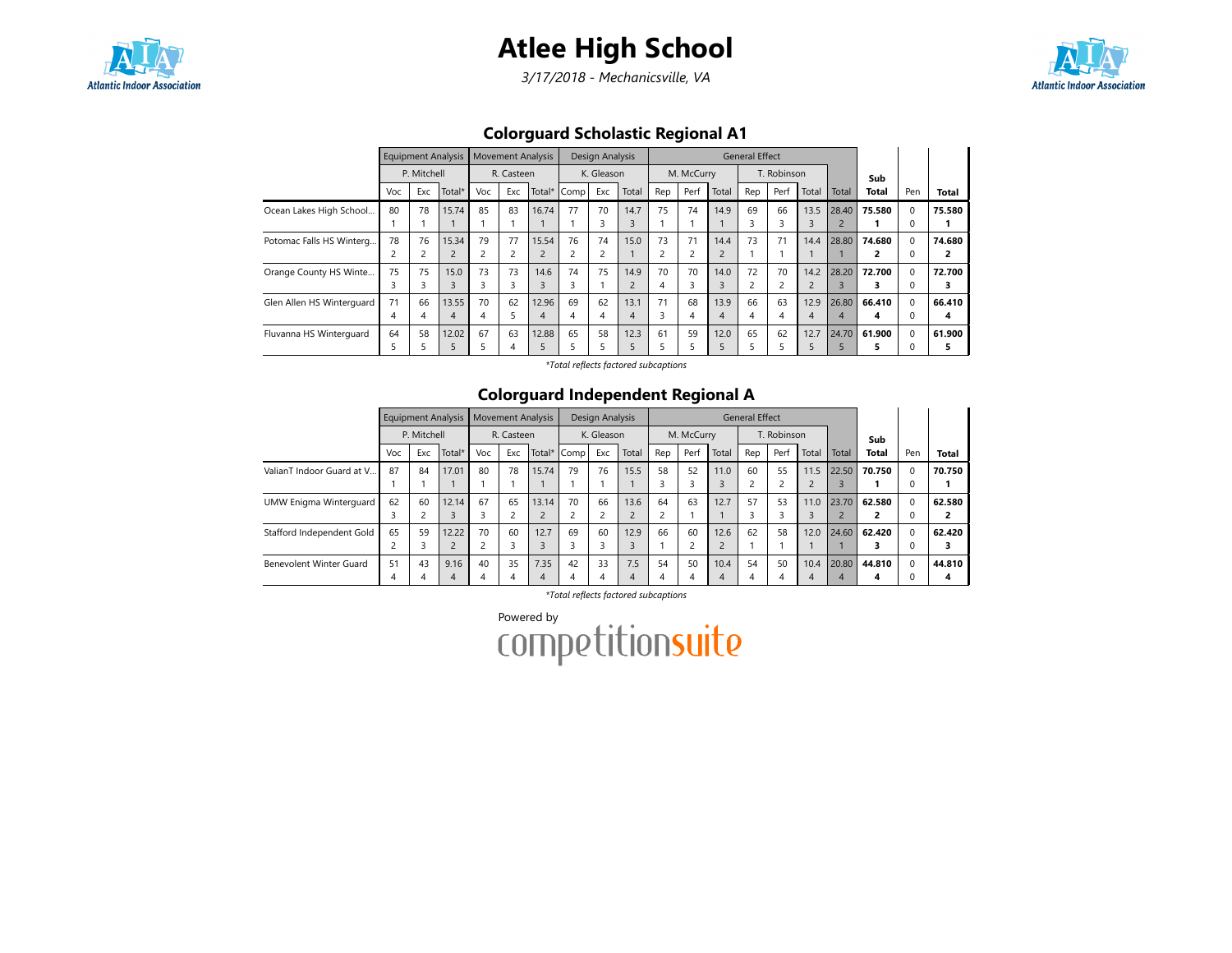## Atlee High School



3/17/2018 - Mechanicsville, VA



### Colorguard Scholastic A3

|                          |     | <b>Equipment Analysis</b> |                |                | <b>Movement Analysis</b> |                |      | Design Analysis |                |     |            |                | <b>General Effect</b> |             |       |                |        |              |        |
|--------------------------|-----|---------------------------|----------------|----------------|--------------------------|----------------|------|-----------------|----------------|-----|------------|----------------|-----------------------|-------------|-------|----------------|--------|--------------|--------|
|                          |     | P. Mitchell               |                |                | R. Casteen               |                |      | K. Gleason      |                |     | M. McCurry |                |                       | T. Robinson |       |                | Sub    |              |        |
|                          | Voc | Exc                       | Total*         | Voc            | Exc                      | Total*         | Comp | Exc             | Total          | Rep | Perf       | Total          | Rep                   | Perf        | Total | Total          | Total  | Pen          | Total  |
| Broad Run HS Winterguard | 71  | 69                        | 13.94          | 73             | 70                       | 14.21          | 74   | 75              | 14.9           | 77  | 75         | 15.2           | 75                    | 73          | 14.8  | 30.00          | 73.050 | $\Omega$     | 73.050 |
|                          |     |                           |                | $\overline{c}$ | 2                        |                |      |                 |                |     |            |                |                       |             |       |                |        | $\Omega$     |        |
| Great Bridge HS Winterg  | 68  | 66                        | 13.34          | 71             | 69                       | 13.94          | 71   | 72              | 14.3           | 72  | 70         | 14.2           | 74                    | 72          | 14.6  | 28.80          | 70.380 | $\Omega$     | 70.380 |
|                          | 4   | 3                         | 3              | 3              | 3                        | $\overline{3}$ | ς    | 3               | 3              | 3   | 3          | 3              | 2                     |             | 2     | $\mathbf{3}$   | 2      | $\Omega$     | 2      |
| Potomac HS Pride of Pot  | 63  | 64                        | 12.73          | 76             | 74                       | 14.94          | 69   | 65              | 13.4           | 75  | 73         | 14.8           | 73                    | 70          | 14.3  | 29.10          | 70.170 | $\Omega$     | 70.170 |
|                          |     | 4                         | 5              |                |                          |                | 5    |                 | $\overline{4}$ | 2   | 2          | $\overline{c}$ | З                     |             | 3     | $\overline{2}$ |        | 0            | з      |
| Hanover HS Winter Guard  | 70  | 68                        | 13.74          | 68             | 67                       | 13.47          | 68   | 64              | 13.2           | 68  | 66         | 13.4           | 71                    | 70          | 14.1  | 27.50          | 67.910 | $\Omega$     | 67.910 |
|                          |     |                           | $\overline{2}$ | 5              | 4                        | 4              | 6    | ь               | 5              | 5   | 5          | 5              | 4                     |             | 4     | $\overline{A}$ | 4      | <sup>0</sup> | 4      |
| Chancellor HS Wintergua  | 69  | 64                        | 13.15          | 65             | 62                       | 12.61          | 67   | 62              | 12.9           | 70  | 67         | 13.7           | 68                    | 66          | 13.4  | 27.10          | 65.760 | $\Omega$     | 65.760 |
|                          | 3.  | 4                         | $\overline{4}$ | 6              | 6                        | 6              |      | 6               |                | 4   | 4          | $\overline{4}$ | 5                     |             | 5     | 5              | 5      | $\Omega$     | 5      |
| Nottoway HS Unity Gold   | 61  | 61                        | 12.2           | 60             | 57                       | 11.61          | 72   | 73              | 14.5           | 64  | 62         | 12.6           | 68                    | 64          | 13.2  | 25.80          | 64.110 | $\Omega$     | 64.110 |
|                          | 6   | 6                         | 6              |                |                          |                | 2    | 2               | $\overline{2}$ | 6   | 6          | 6              | 5                     | 6           | 6     | 6              | 6      | 0            | 6      |
| Forest Park HS Wintergua | 60  | 58                        | 11.74          | 69             | 65                       | 13.28          | 70   | 61              | 13.1           | 62  | 58         | 12.0           | 65                    | 62          | 12.7  | 24.70          | 62.820 | $\Omega$     | 62.820 |
|                          |     |                           |                | 4              | 5                        | 5              | 4    |                 | 6              | 7   |            | $\overline{7}$ |                       |             |       |                |        |              |        |

\*Total reflects factored subcaptions

#### Colorguard Scholastic A2

|                          |     |             | Equipment Analysis   Movement Analysis |     |            |       |             | Design Analysis |       |     |            |       | <b>General Effect</b> |             |           |       |              |     |              |
|--------------------------|-----|-------------|----------------------------------------|-----|------------|-------|-------------|-----------------|-------|-----|------------|-------|-----------------------|-------------|-----------|-------|--------------|-----|--------------|
|                          |     | P. Mitchell |                                        |     | R. Casteen |       |             | K. Gleason      |       |     | M. McCurry |       |                       | T. Robinson |           |       | Sub          |     |              |
|                          | Voc | Exc         | Total*                                 | Voc | Exc        |       | Total* Comp | Exc             | Total | Rep | Perf       | Total | Rep                   | Perf        | Total     | Total | <b>Total</b> | Pen | <b>Total</b> |
| Tuscarora HS Winterguard | 78  | 76          | 15.34                                  | 78  | 78         | 15.6  | 77          | 75              | 15.2  | 77  | 76         | 15.3  | 78                    | 78          | 15.6      | 30.90 | 77.040       |     | 77.040       |
|                          |     |             |                                        |     |            |       |             |                 |       |     |            |       |                       |             |           |       |              |     |              |
| John Champe Winter Gua   | 66  | 66          | 13.2                                   | 68  | 65         | 13.21 | 72          | 73              | 14.5  | 72  | 72         | 14.4  | 76                    | 75          | 15.1      | 29.50 | 70.410       |     | 70.410       |
|                          |     |             |                                        |     |            |       |             | h               |       |     |            |       |                       |             | $\bigcap$ |       | 2            |     | ,            |
| Chantilly HS Charger Win | 73  | 68          | 13.95                                  | 67  | 64         | 13.01 | 70          | 67              | 13.7  | 75  | 71         | 14.6  | 74                    | 71          | 14.5      | 29.10 | 69.760       |     | 69.760       |
|                          |     |             |                                        |     |            |       |             |                 |       |     |            |       |                       |             |           |       |              |     |              |

\*Total reflects factored subcaptions

#### Colorguard Scholastic A1

|                        |     |             |        |     |            | Equipment Analysis   Movement Analysis |             | Design Analysis |       |     |            |       | General Effect |             |       |       |              |     |        |
|------------------------|-----|-------------|--------|-----|------------|----------------------------------------|-------------|-----------------|-------|-----|------------|-------|----------------|-------------|-------|-------|--------------|-----|--------|
|                        |     | P. Mitchell |        |     | R. Casteen |                                        |             | K. Gleason      |       |     | M. McCurry |       |                | T. Robinson |       |       | Sub          |     |        |
|                        | Voc | Exc         | Total* | Voc | Exc        |                                        | Total* Comp | Exc             | Total | Rep | Perf       | Total | Rep            | Perf        | Total | Total | Total        | Pen | Total  |
| Woodbridge Senior HS W | 77  |             | 15.14  | 74  |            | 14.41                                  | 76          | 72              | 14.8  | 73  |            | 14.6  | 77             |             | 15.2  |       | 29.80 74.150 |     | 74.150 |
|                        |     |             |        |     |            |                                        |             |                 |       |     |            |       |                |             |       |       |              |     |        |

No Score Available: Grassfield HS Winterguard (No Show)

\*Total reflects factored subcaptions